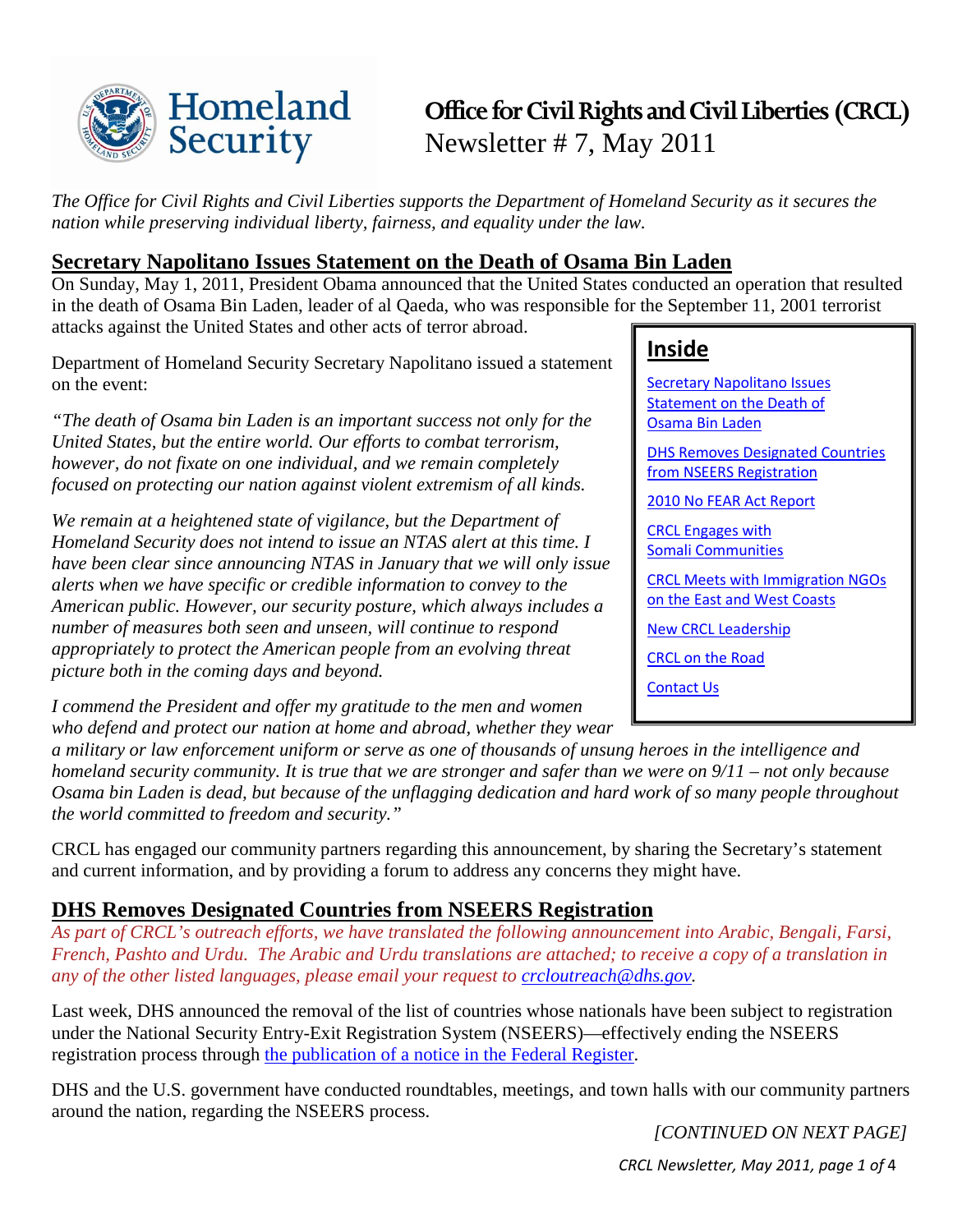#### *[DHS Removes Designated Countries from NSEERS Registration, continued]*

NSEERS was first implemented in 2002 as a temporary measure in the aftermath of the September 11, 2001 terrorist attacks and was designed to record the arrival, stay, and departure of certain individuals from countries chosen based on an analysis of possible national security threats. The NSEERS registration required approximately 30 minutes in secondary inspection, per person, per arrival; and NSEERS registrants were also required to register upon departure at one of the 118 designated ports of departure, limiting travel flexibility.

Since NSEERS was created, DHS has implemented several automated systems that capture arrival and/or exit information, making the manual entry of this data via the NSEERS registration process redundant, inefficient and unnecessary. The improved and expanded DHS and Department of State systems capture the same information for visitors, regardless of nationality.

As a result of these advances and input from community groups and advocacy organizations, we are pleased to announce that the Department is officially ending the NSEERS registration process. This step will streamline the collection of data for individuals entering or exiting the United States, regardless of nationality.

Because the Secretary of Homeland Security's authority under the NSEERS regulations is broader than the manual information flow based on country designation that has now ended, the underlying NSEERS regulation will remain in place in the event a special registration program is again needed.

Of course, all persons, baggage, and their conveyances arriving in or leaving the United States are subject to inspection and any traveler and his or her belongings may be subject to secondary screening for a variety of reasons, but referrals to secondary screening are not done automatically based on nationality. Rather, under DHS policy, screening is based on many criteria, which are carefully designed to reflect current intelligence and respect civil rights requirements.

#### <span id="page-1-0"></span>**2010 DHS NO FEAR Act Report**

CRCL's Equal Employment Opportunity (EEO) and Diversity Division recently posted the *[Fiscal Year 2010](http://www.dhs.gov/xlibrary/assets/dhs-no-fear-act-report-fy-2010.pdf) No [FEAR Act Report](http://www.dhs.gov/xlibrary/assets/dhs-no-fear-act-report-fy-2010.pdf)* on the Department's website. The report highlights the Department's most significant FY 2010 accomplishments related to EEO and diversity, which include: the implementation of enterprise-wide data systems to track EEO complaint activity; a 41% reduction in the number of cases awaiting agency merits adjudication; a five-year high for the timely completion of more than 80% of EEO counseling; and the shortest recorded annual average completion time for EEO investigations (213 days) over the past five years. Click [here](http://www.dhs.gov/xlibrary/assets/dhs-no-fear-act-report-fy-2010.pdf) to read the full report and for additional information on the Department's No FEAR Act reporting efforts.

The Notification and Federal Employee Antidiscrimination and Retaliation Act of 2002 (No FEAR Act) was established to reduce the incidence of workplace discrimination within the Federal government by making agencies and departments more accountable. CRCL leads the Department's Equal Employment Opportunity (EEO) programs and efforts to promote workforce diversity, including complaint adjudication and reporting requirements.

# <span id="page-1-1"></span>**CRCL Engages with Somali Communities**

Over the past year, CRCL has increased its engagement efforts with Somali-American communities in cities with large ethnic Somali populations, which include Minneapolis; Columbus; Ohio; Seattle; San Diego; and Portland and Lewiston, Maine. In these cities, CRCL's work includes informing communities about civil rights and how to address grievances through DHS. CRCL also supports community initiatives designed to counter violent extremism. Through roundtables and town halls, CRCL helps to foster close collaboration between community groups and federal, state, and local partners, including law enforcement at all levels. *[CONTINUED ON NEXT PAGE]*



*Somali Youth Conference, Columbus, Ohio*

*CRCL Newsletter, May 2011, page 2 of* 4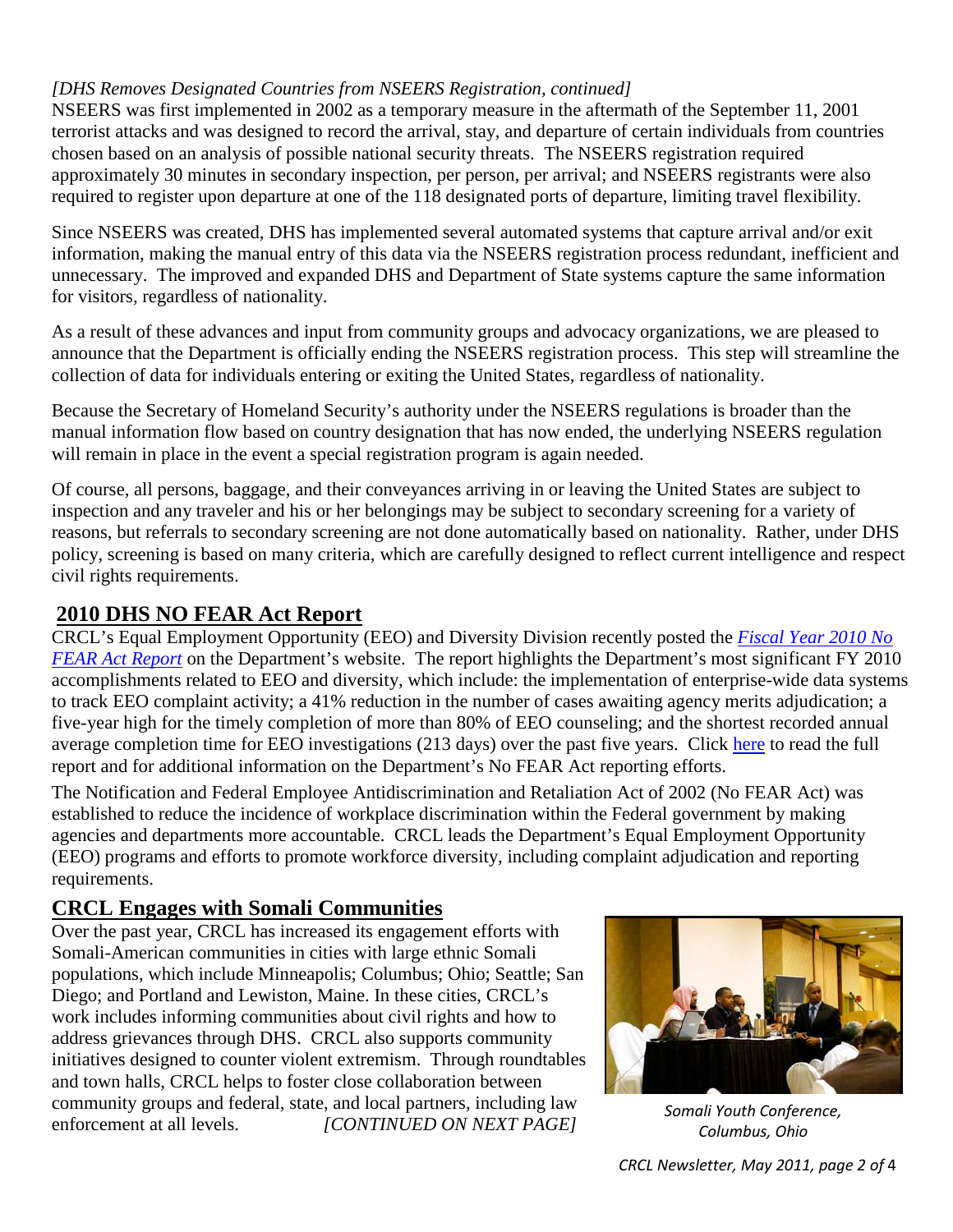#### *[CRCL Engages with Somali Communities, continued]*

Recently, CRCL staff have coordinated and participated in two Somali youth summits in Minneapolis and Columbus, Ohio. These efforts resulted in the creation of local Somali youth advisory councils that will convene their own meetings for youth to discuss their issues and experiences.

# <span id="page-2-0"></span>**CRCL Meets with Immigration NGOs on the East and West Coasts**



*Immigration Advocacy Groups Meeting Los Angeles, CA*

CRCL Officer Margo Schlanger recently convened Non-Governmental Organizations (NGO) Civil Rights/Civil Liberties Committee meetings in Washington, D.C. and Los Angeles. The NGO-organized committees include organizations that are concerned with civil and human rights, with a particular focus on immigration-related issues.

Topics discussed at the quarterly Washington, D.C. meeting included updates on CRCL's complaints process and some pending investigations, border issues, and our work with U.S. Immigration and Customs Enforcement (ICE) on detention, detainers, and the 287(g) program, as well as our continued human rights work. The Los Angeles meeting was the first of

its kind to be held outside the Beltway, giving organizations on the West Coast the important opportunity to engage with CRCL on topics ranging from detention standards and border issues, to ICE's Secure Communities initiative.

# <span id="page-2-1"></span>**New CRCL Leadership**

Veronica Venture recently joined CRCL as the new Deputy CRCL Officer and DHS EEO Director, bringing significant expertise and experience with the federal EEO process and diversity management—particularly as it relates to law enforcement. Ms. Venture comes to DHS from the Federal Bureau of Investigation, where she served as the EEO Officer for nine years. Prior to her work with the FBI, she served for 12 years at the Equal Employment Opportunity Commission (EEOC)– beginning as a law clerk, and subsequently holding positions as a trial attorney, administrative judge, Acting Area Director of the San Diego Field Office, Special Assistant to the Chair, and finally, EEO Director for the EEOC's own EEO office.



#### *CRCL Deputy Veronica Venture*

#### <span id="page-2-2"></span>**CRCL on the Road, May 2011**

#### *May 4 – Detroit, Michigan*

CRCL Officer Margo Schlanger will co-chair a BRIDGES community meeting with Arab American, Middle Eastern, and Muslim American community leaders.

#### *May 10 – Sterling, Virginia*

CRCL will convene its quarterly roundtable in the DC metro area.

*May 12 – Columbus, Ohio* Studies Group conference. A CRCL representative will attend a Somali Law Enforcement Advisory Group roundtable sponsored by the FBI.

# *May 18 – Portland, Maine*

CRCL will convene its quarterly roundtable and conduct a community engagement town hall meeting.

#### *May 19 – Los Angeles, California*

CRCL will convene its quarterly roundtable.

#### *May 23-26 – Columbus, Ohio*

A CRCL representative will attend the East African Area

#### *May 26 – Boston, Massachusetts*

CRCL will join the US Attorney's Office in convening the monthly BRIDGES roundtable.